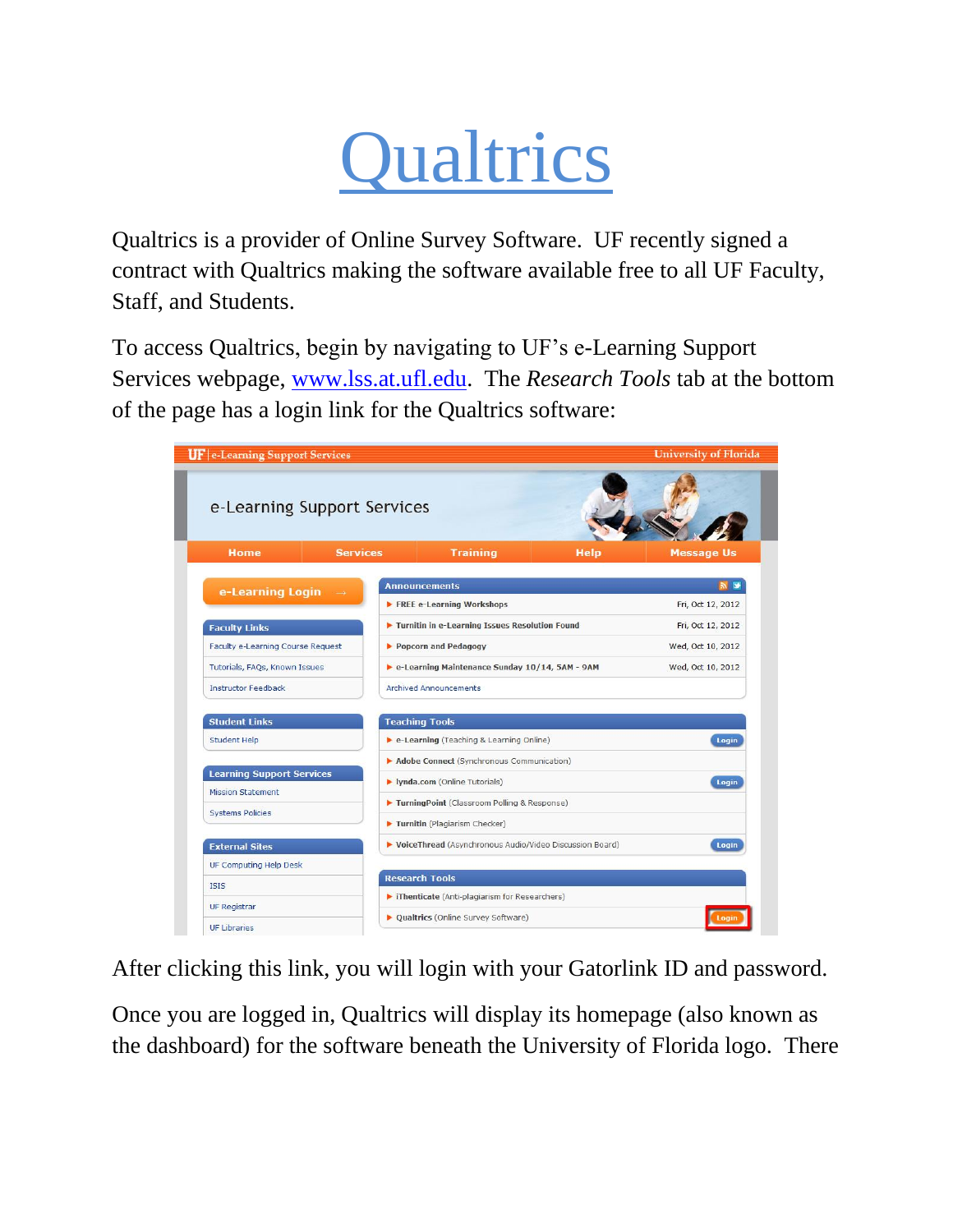are nine tabs: My Surveys, Create Survey, Edit Survey, Distribute Survey, View Results, Polls, Library, Panels, and Reporting.



If you want to create a new survey, select the *Create Survey* tab. The *Quick Survey Builder* is a great place to start – it will help you build a survey quickly and effectively.

| La .<br>sales marked<br>to a risk holiday before the factor from<br>Grecken masters.c<br><b>United Survey</b><br><b>TOTAL FINANCING</b><br><b>Dec Seles</b>                                                                                          | $\frac{1}{2} \left( \frac{1}{2} \frac{1}{2} \right) \left( \frac{1}{2} \frac{1}{2} \right) \left( \frac{1}{2} \right) \left( \frac{1}{2} \right)$<br><b>Quick Survey Builder</b><br>Looking for a fast and easy way to build a powerful survey?<br><b><i><u>PARK</u></i></b> |
|------------------------------------------------------------------------------------------------------------------------------------------------------------------------------------------------------------------------------------------------------|------------------------------------------------------------------------------------------------------------------------------------------------------------------------------------------------------------------------------------------------------------------------------|
| 21 If can average appear as<br>Telephone Company<br>Chevrolet (Health)<br>Text.<br>Third is well limited<br>$\frac{1}{2} \frac{1}{4 \pi \sqrt{2} \pi}$<br><b>Anti-</b><br><b>Quintered</b><br>$Q$ matrices that<br><b>CONTRACTOR</b><br>market sings | Try our survey builder to accelerate your survey creation and start gathering results!<br>$0.10 - 10$<br><b>Elegance</b><br>(First beginn)                                                                                                                                   |
| Sinker."                                                                                                                                                                                                                                             | Color more!<br><b>Quitactor</b><br><b>Distances</b>                                                                                                                                                                                                                          |

After creating and naming your survey, you can begin adding questions to your survey. To do this, simply press the green "plus sign" icon labeled "Create a New Item."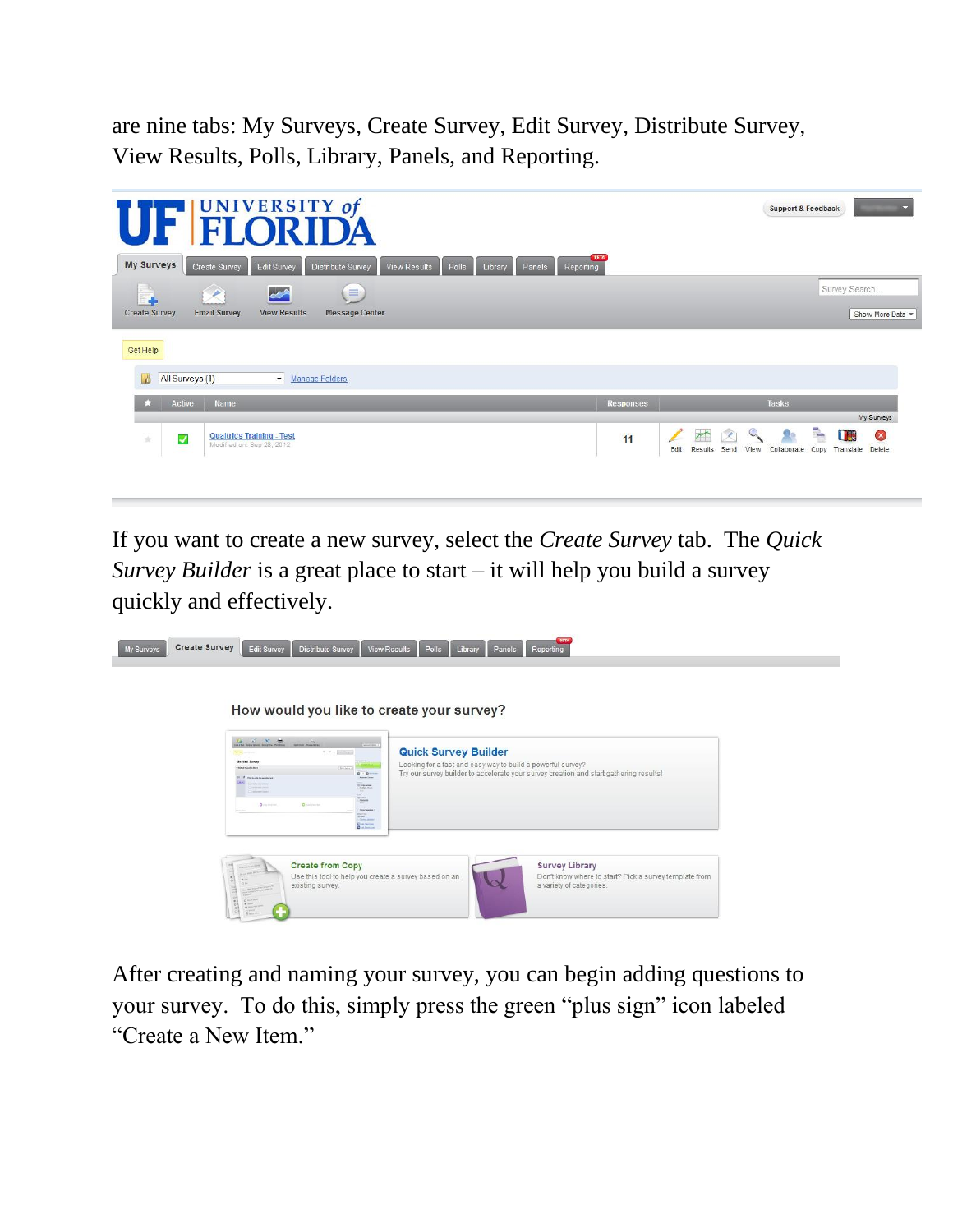| Test <sub>2</sub>               |                         |                   |               |
|---------------------------------|-------------------------|-------------------|---------------|
| <b>V</b> Default Question Block |                         |                   | Block Options |
|                                 | Copy Items From<br>a an | Create a New Item |               |
| Minimize Block                  |                         |                   | Remove Block  |

When a new question is created, the default question type is multiple choice. To use this question type, you can simply click on the field that says "Click to write the question text," and fill in choices in the correct fields below. If you want to change the question type, you can do so by selecting the large green button on the right side of the screen:

| <b>Edit Survey</b><br>Distribute Survey<br>My Surveys<br>Create Survey<br><b>View Results</b><br>Polls<br>Library<br>Panels<br>$\blacktriangledown$<br><b>C</b><br><b>Survey Options</b><br>Look & Feel<br><b>Survey Flow</b><br><b>Print Survey</b><br>Spell Check Preview Survey<br><b>Launch Survey</b> | BETA<br>Reporting          |                                                     |                       | Search<br>Advanced Options                       |               |
|------------------------------------------------------------------------------------------------------------------------------------------------------------------------------------------------------------------------------------------------------------------------------------------------------------|----------------------------|-----------------------------------------------------|-----------------------|--------------------------------------------------|---------------|
| Get Help<br>Test <sub>2</sub>                                                                                                                                                                                                                                                                              |                            | Current Survey:                                     | Test2 $\star$         | Change Item Type<br>$\bullet$                    |               |
| <b>V</b> Default Question Block                                                                                                                                                                                                                                                                            | <b>Static Content</b>      | A Descriptive Text                                  |                       | O Multiple Choice<br>Change Item Type<br>Graphic |               |
| $\sqrt{2}$<br>Q1<br>Click to write the question text                                                                                                                                                                                                                                                       | <b>Standard Questions</b>  | 000<br>Multiple Choice                              | $\heartsuit$          | $\frac{\circledcirc}{\circledcirc}$ Matrix Table | $\heartsuit$  |
| 设计<br>C Click to write Choice 1<br>Click to write Choice 2                                                                                                                                                                                                                                                 |                            | AT Text Entry                                       | ×                     | ÷<br>Slider                                      | $\heartsuit$  |
| C Click to write Choice 3                                                                                                                                                                                                                                                                                  |                            | Rank Order<br>$\bar{2}$                             | $\mathbf{v}$          | $\frac{\circ}{\circ}$ Side by Side               | $\heartsuit$  |
|                                                                                                                                                                                                                                                                                                            | <b>Specialty Questions</b> | Constant Sum                                        |                       | Pick, Group, and Rank                            |               |
| Copy Items From<br>Create a New Item                                                                                                                                                                                                                                                                       |                            | 叶<br><b>Hot Spot</b>                                | $\checkmark$          | <b>Heat Map</b><br>٨                             | $\vee$        |
| Minimize Block                                                                                                                                                                                                                                                                                             |                            | $\frac{\odot}{\odot}$<br>Sliding Scale              | $\mathcal{Q}$         | Gap Analysis                                     | $\infty$      |
|                                                                                                                                                                                                                                                                                                            |                            | $\frac{\sigma+\gamma}{\sigma-\gamma}$<br>Drill Down | $\boldsymbol{\nabla}$ |                                                  |               |
|                                                                                                                                                                                                                                                                                                            | Advanced                   | Timing                                              | $\heartsuit$          | Meta Info Question                               | $\ddot{\vee}$ |
|                                                                                                                                                                                                                                                                                                            |                            | File Upload                                         |                       | Captcha Verification                             | $\vee$        |

This menu lists all of the possible question type in Qualtrics. As you can see, there are a broad range of question types that can be used to gather quantitative, graphical, and text responses.

When you have completed your survey, you can use the *Distribute Survey* tab to activate and create a public link for your survey. Advanced options in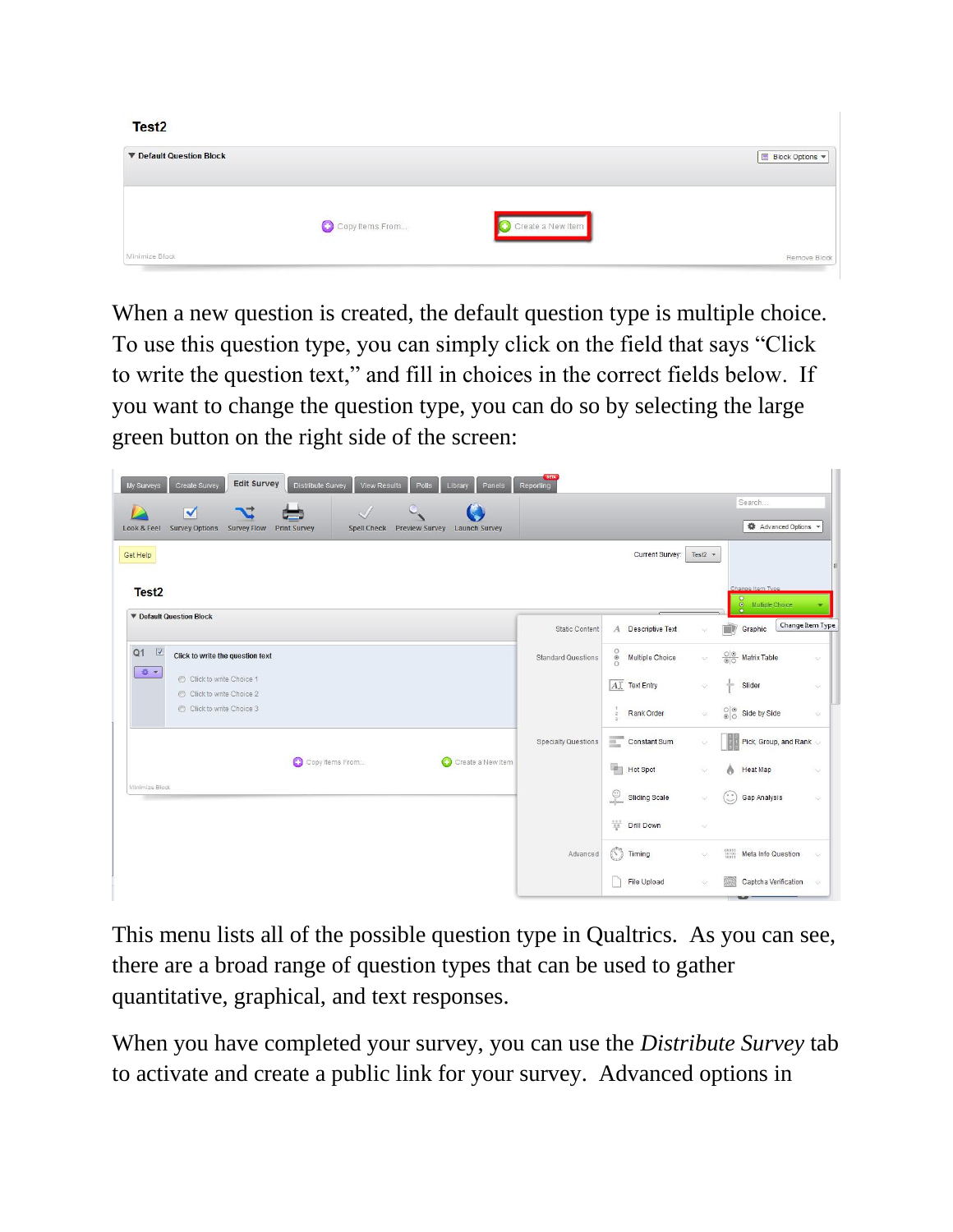Qualtrics allow the user to password protect surveys, associate participant's emails with their responses, and more.



Results can be viewed and analyzed in the *View Results* tab. Reports can be downloaded as .csv files to be viewed in Microsoft Excel or easily viewed on the Qualtrics webpage.

Our friend Andrew Kellenberger, College of Pharmacy Education Coordinator, has created a brief video to introduce Qualtrics and show some of its features in action:

[https://elearning2.courses.ufl.edu/access/content/user/andrew/Public%20Flash%20Content/qualtrics/r](https://elearning2.courses.ufl.edu/access/content/user/andrew/Public%20Flash%20Content/qualtrics/results.html) [esults.html](https://elearning2.courses.ufl.edu/access/content/user/andrew/Public%20Flash%20Content/qualtrics/results.html)

Qualtrics also provides some excellent training videos on their website at the following url:

<http://www.qualtrics.com/university/researchsuite/learn-qualtrics-in-5-steps>

If you have any questions about Qualtrics or would like further assistance, please don't hesitate to **contact Instructional Support**! We can be reached at: